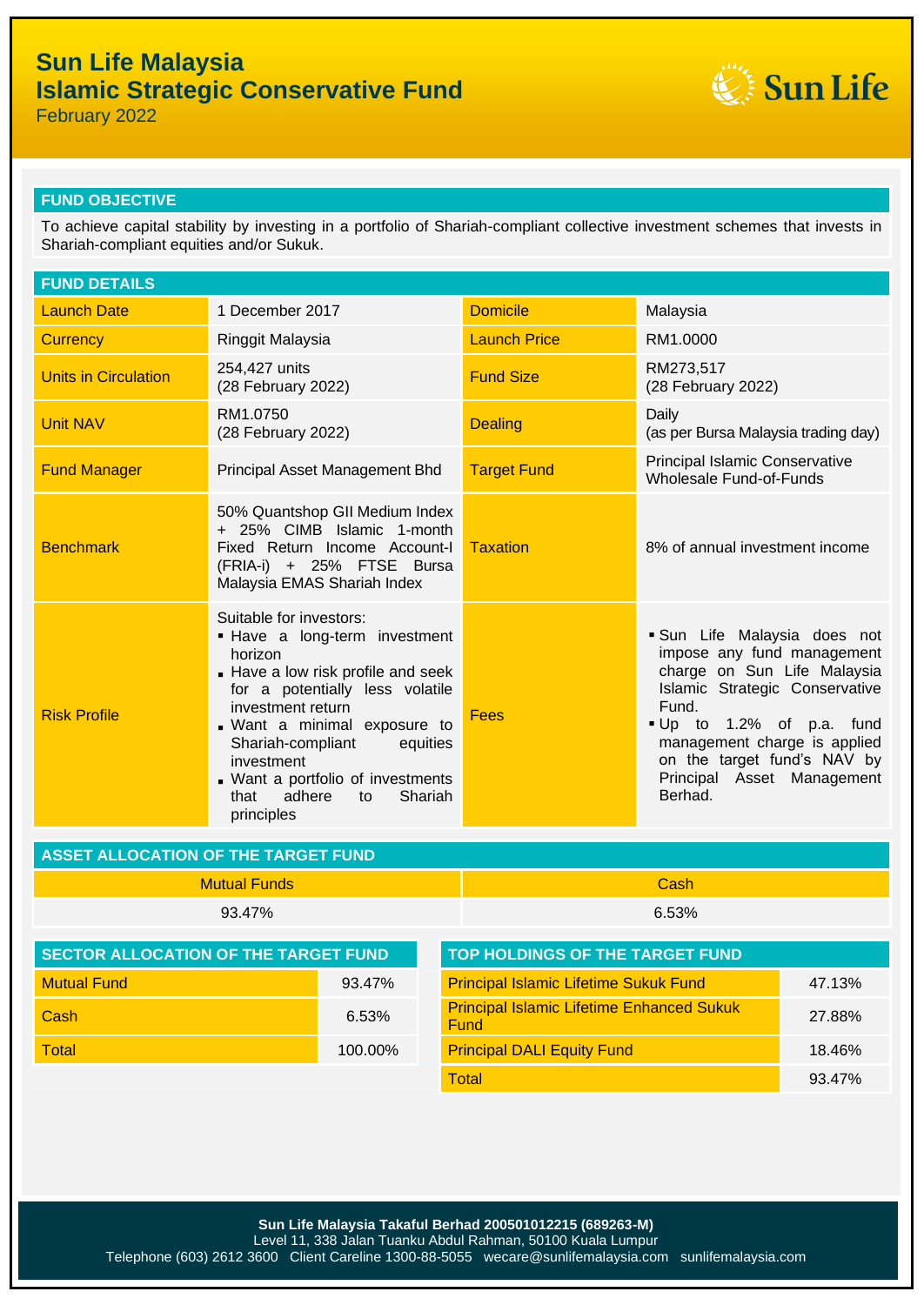

#### **PERFORMANCE RECORD**

This fund feeds into Principal Islamic Conservative Wholesale Fund-of-Funds ("target fund") with the objective to achieve capital stability by investing in a portfolio of Shariah-compliant collective investment schemes that invest in Shariahcompliant equities and/or Sukuk.

Table below shows the investment returns of Sun Life Malaysia Islamic Strategic Conservative Fund versus its benchmark as at 28 February 2022:

| $\frac{1}{2}$    | YTD     | 1 M  | 3M      | 6M      | 1-Year  | <b>3-Years</b> | <b>Since</b><br><b>Inception</b> |
|------------------|---------|------|---------|---------|---------|----------------|----------------------------------|
| Fund*            | $-0.68$ | 0.43 | $-0.19$ | $-0.68$ | $-1.22$ | 7.09           | 7.50                             |
| <b>Benchmark</b> | $-0.22$ | 0.96 | 0.12    | $-1.35$ | $-1.10$ | 9.09           | 10.84                            |

*\* Calculation of past performance is based on NAV-to-NAV*

**Notice: Past performance of the fund is not an indication of its future performance which may differ. The fund performance is not guaranteed.**

#### **FUND MANAGER'S COMMENTS**

In February, the Fund rose 0.43% underperforming the benchmark by 0.53ppt as the Islamic Index fell 2.3% during the month, led by China and India while ASEAN was more resilient and posted positive returns. The selloff was led by the Russia-Ukraine conflict towards the end of the month, which led to a spike in global energy prices in oil, natural gas and coal.

Beyond the Russia-Ukraine conflict, the near term inflation print will be complicated by the supply side impact on various commodities especially energy from the Ukrainian invasion. Market expectations implied by the Fed Funds Future is pricing 5-6 rate hikes for 2022. The trajectory of inflation and resultant bond yields from here-on would be a key indicator of any reversion in investor appetite.

In China, the government will maintain its supportive monetary and fiscal policy after a self-inflicted slowdown last year. Specific stocks are likely to benefit from regulatory tailwinds or sectors with drivers that are less dependent on the macro.

We are fully invested and plan to diversify our holdings across businesses and geographies to improve our portfolio's resilience. Our recent purchases were in the areas of ASEAN healthcare, chip designer and glass maker. We funded these purchases by trimming stocks where growth durability is lacking and where high commodity prices could be an issue.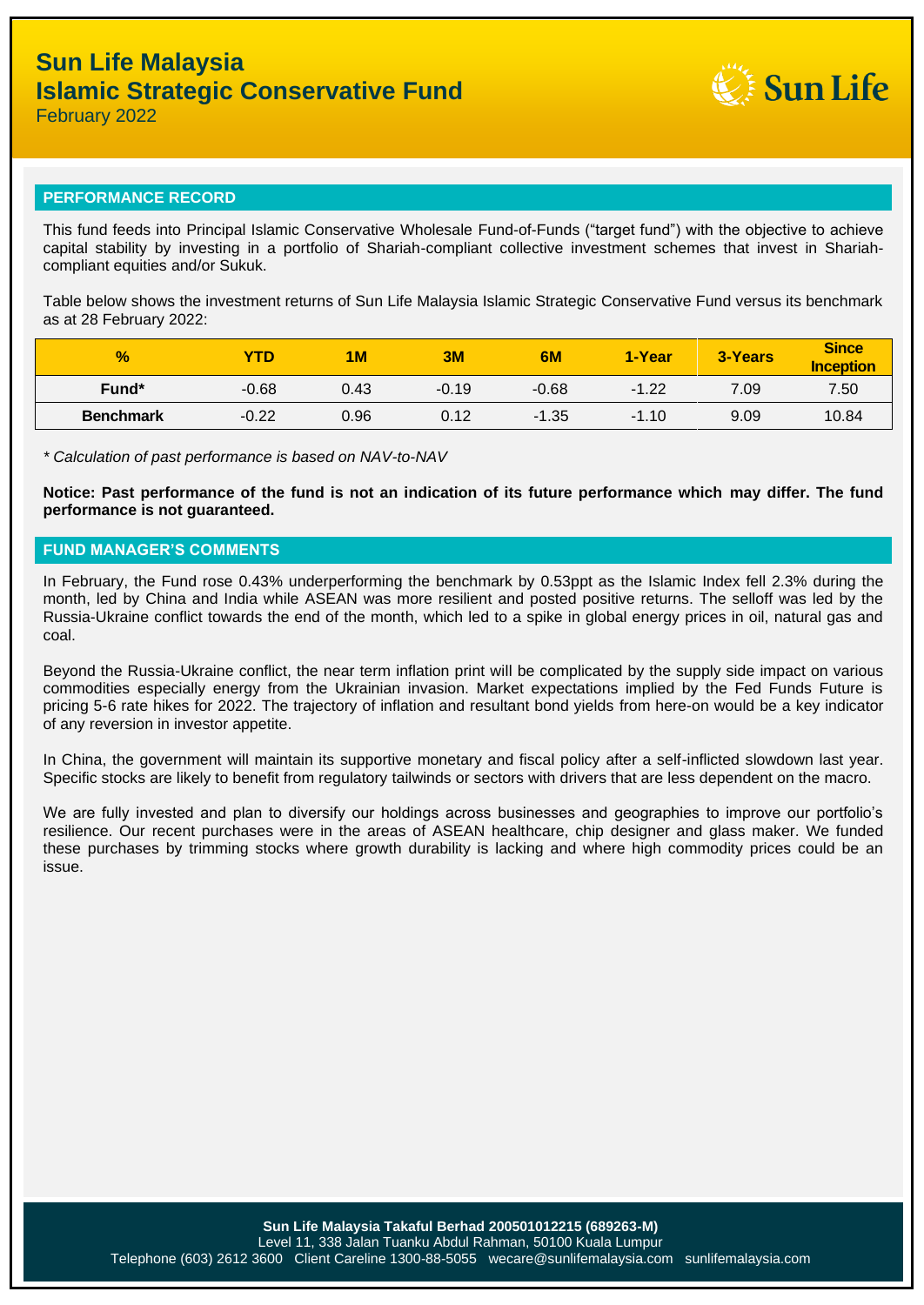

**RISKS**

All investment carries some form of risks. The potential key risks include but are not limited to the following:

| <b>Market risk</b>                                       | Market risk refers to the possibility that an investment will lose value because of a general<br>decline in financial markets, due to economic, political and/or other factors, which will result in<br>a decline in the target fund's NAV.                                                                                                                                                                                                                                                                                                                                                                                                                                                                                                                                                                                                                                                                                                    |
|----------------------------------------------------------|------------------------------------------------------------------------------------------------------------------------------------------------------------------------------------------------------------------------------------------------------------------------------------------------------------------------------------------------------------------------------------------------------------------------------------------------------------------------------------------------------------------------------------------------------------------------------------------------------------------------------------------------------------------------------------------------------------------------------------------------------------------------------------------------------------------------------------------------------------------------------------------------------------------------------------------------|
| <b>Inflation risk</b>                                    | This is the risk that your investment in the target fund may not grow or generate income at a<br>rate that keeps pace with inflation. This would reduce your purchasing power even though the<br>value of the investment in monetary terms has increased.                                                                                                                                                                                                                                                                                                                                                                                                                                                                                                                                                                                                                                                                                      |
| <b>Manager's risk</b>                                    | This risk refers to the day-to-day management of the target fund by the manager which will<br>impact the performance of the fund. For example, investment decisions undertaken by<br>Principal, as a result of an incorrect view of the market or any non-compliance with internal<br>policies, investment mandate, the deed, relevant law or guidelines due to factors such as<br>human error or weaknesses in operational process and systems, may adversely affect the<br>performance of the target fund.                                                                                                                                                                                                                                                                                                                                                                                                                                   |
| <b>Reclassification of</b><br><b>Shariah status risk</b> | This risk refers to the risk that the currently held Shariah-compliant securities in the target<br>fund may be reclassified as Shariah non-compliant in the periodic review of the securities by<br>the Shariah Advisory Council of the Securities Commission Malaysia (SACSC), Shariah<br>adviser of the issuer, the Shariah Adviser or the Shariah boards of the relevant Islamic<br>indices. If this occurs, Principal will take the necessary steps to dispose of such securities.<br>There may be opportunity loss to the target fund due to the target fund not being allowed to<br>retain the excess gains derived from the disposal of the Shariah non-compliant securities. In<br>the event that the Shariah non-compliant securities are disposed of at a price lower than the<br>investment cost, it may adversely affect the value of the target fund. Thus, it may cause the<br>NAV of the target fund or price of units to fall. |
| <b>Risk associated with</b><br>investing in Islamic CIS  | Since the target fund will invest entirely into Islamic CIS, there is a risk of concentration into<br>Islamic CIS, in which the Islamic CIS's management company has absolute discretion over<br>the Islamic CIS's investment technique and knowledge, operational controls and<br>management. In the event of mismanagement of the Islamic CIS and/or the management<br>company, the NAV of the target fund, which invests into those Islamic CIS would be affected<br>negatively. Should the situation arise, Principal will seek for another Islamic CIS that is<br>consistent with the objective of the target fund.                                                                                                                                                                                                                                                                                                                       |
| <b>Country risk</b>                                      | The target fund may invest into Islamic CIS which can be domiciled in various countries.<br>Therefore, the target fund will be subjected to risks specific to the countries in which the<br>Islamic CIS are domiciled. Such risks include adverse changes in economic fundamentals,<br>social and political stability, laws and regulations and foreign investments policies. These<br>factors may have an adverse impact on the price of the Islamic CIS, which will depress the<br>Islamic CIS's NAV growth, and consequently depress the target fund's NAV growth.                                                                                                                                                                                                                                                                                                                                                                          |